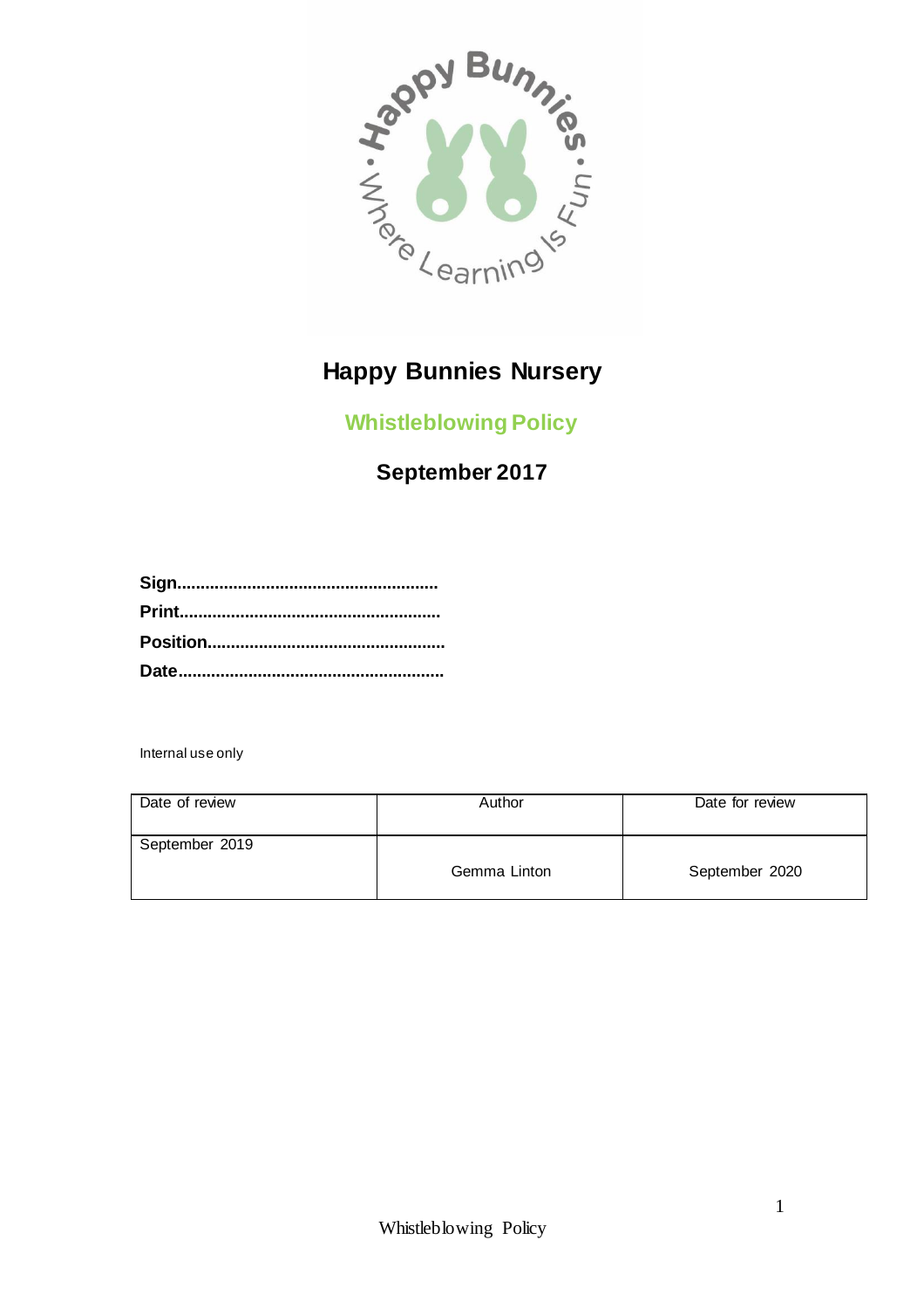### **Whistleblowing Policy**

At Happy Bunnies Nursery we expect all our colleagues, to be professional at all times and hold the welfare and safety of every child as their paramount objective.

We recognise that there may be occasions where this may not happen and we have in place a procedure for staff to disclose any information that suggests children's welfare and safety may be at risk.

We expect all team members to talk through any concerns they may have with their line manager at the earliest opportunity to enable any problems to be resolved as soon as they arise.

#### **Legal framework**

The Public Interest Disclosure Act 1998, commonly referred to as the 'Whistleblowing Act', amended the Employment Rights Act 1996 to provide protection for employees who raise legitimate concerns about specified matters. These are called 'qualifying disclosures'. On 25 June 2013, there were some legal changes to what constitutes a qualifying disclosure.

A qualifying disclosure is one made in the public interest by an employee who has a reasonable belief that:

- A criminal offence
- A miscarriage of justice
- An act creating risk to health and safety
- An act causing damage to the environment
- A breach of any other legal obligation or
- Concealment of any of the above
- Any other unethical conduct
- An act that may be deemed as radicalised or a threat to national security

Is being, has been, or is likely to be, committed.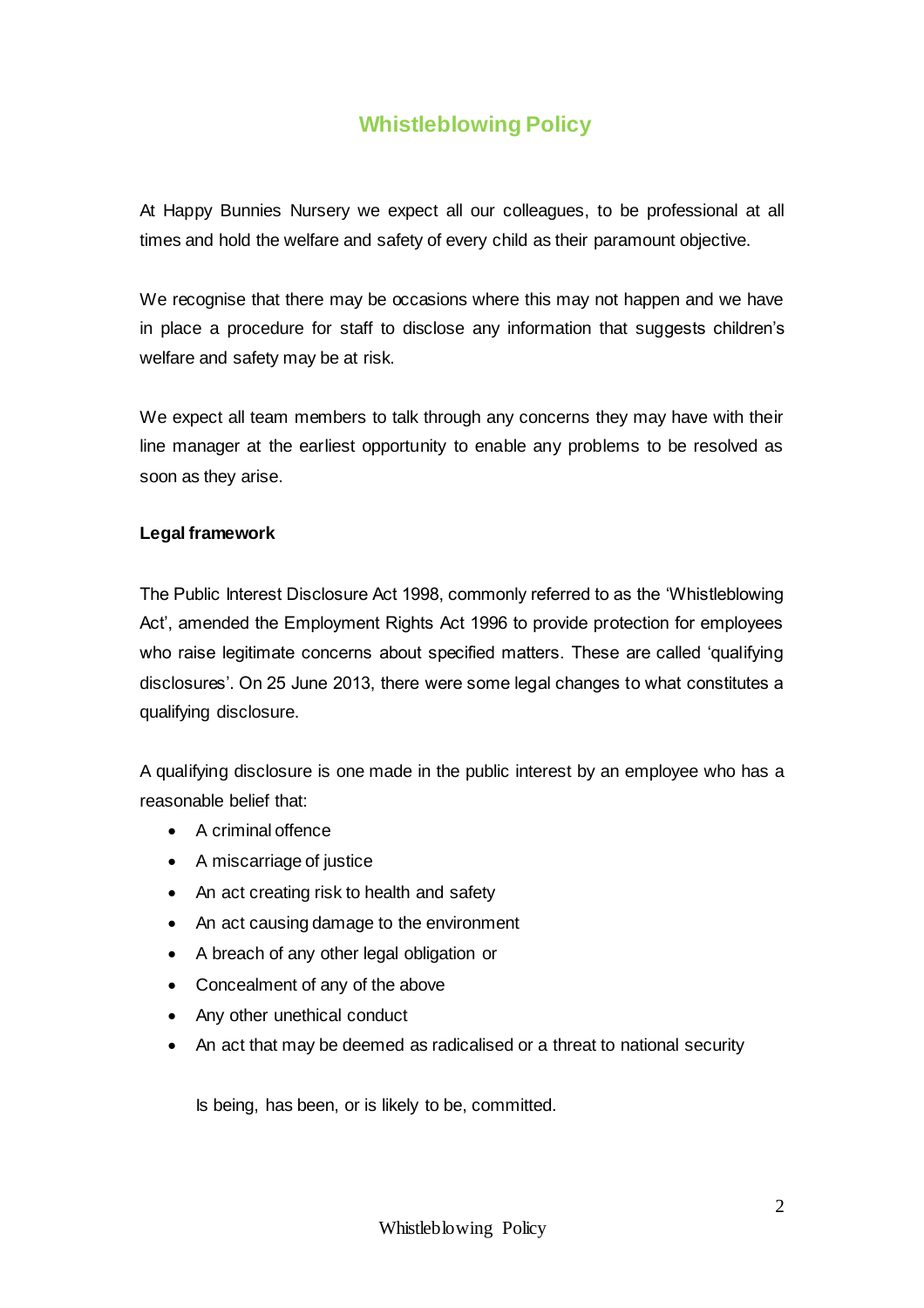Qualifying disclosures made before 25 June 2013 must have been made 'in good faith' but when disclosed, did not necessarily have to have been made 'in the public interest.'

Disclosures made after 25 June 2013 do not have to be made 'in good faith'; however, they must be made in the public interest. This is essential when assessing a disclosure made by an individual.

The Public Interest Disclosure Act has the following rules for making a protected disclosure:

- You must believe it to be substantially true
- You must not act maliciously or make false allegations
- You must not seek any personal gain.

It is not necessary for the employee to have proof that such an act is being, has been, or is likely to be, committed; a reasonable belief is sufficient.

#### **Disclosure of information**

If, in the course of your employment, you become aware of information which you reasonably believe indicates that a child is/may be or is likely to be in risk of danger and/or one or more of the following may be happening, you MUST use the nursery's disclosure procedure set out below:

- That a criminal offence has been committed or is being committed or is likely to be committed
- That a person has failed, is failing or is likely to fail to comply with any legal obligation to which they are subject (e.g. EYFS, Equalities Act 2010)
- That a miscarriage of justice has occurred, is occurring, or is likely to occur
- That the health or safety of any individual has been, is being, or is likely to be endangered
- That the environment, has been, is being, or is likely to be damaged
- That information tending to show any of the above, has been, is being, or is likely to be deliberately concealed.